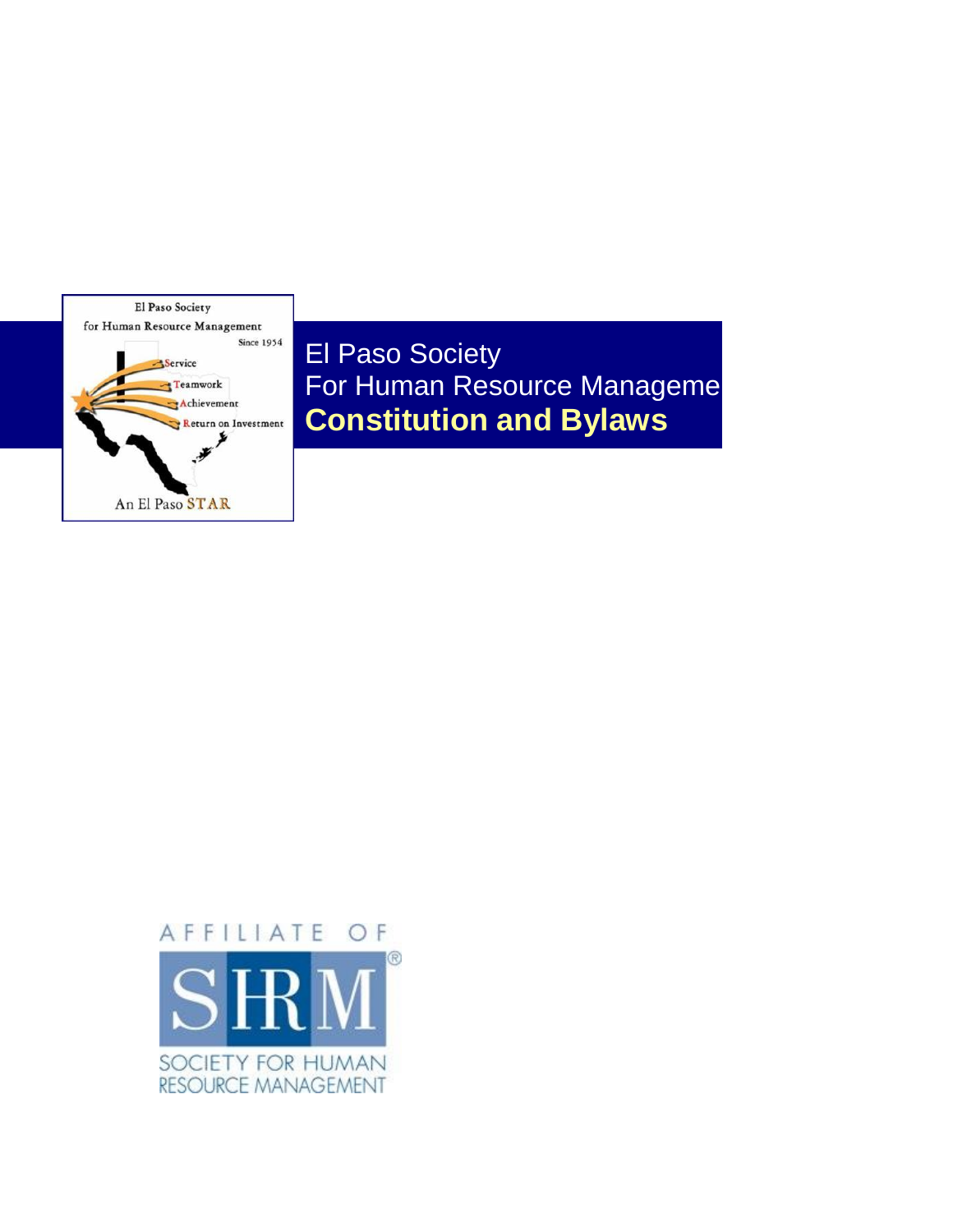# **EPSHRM Constitution and Bylaws**

**Table of Contents**

Constitution and

Revised: 06/01/16 Page 2 of 21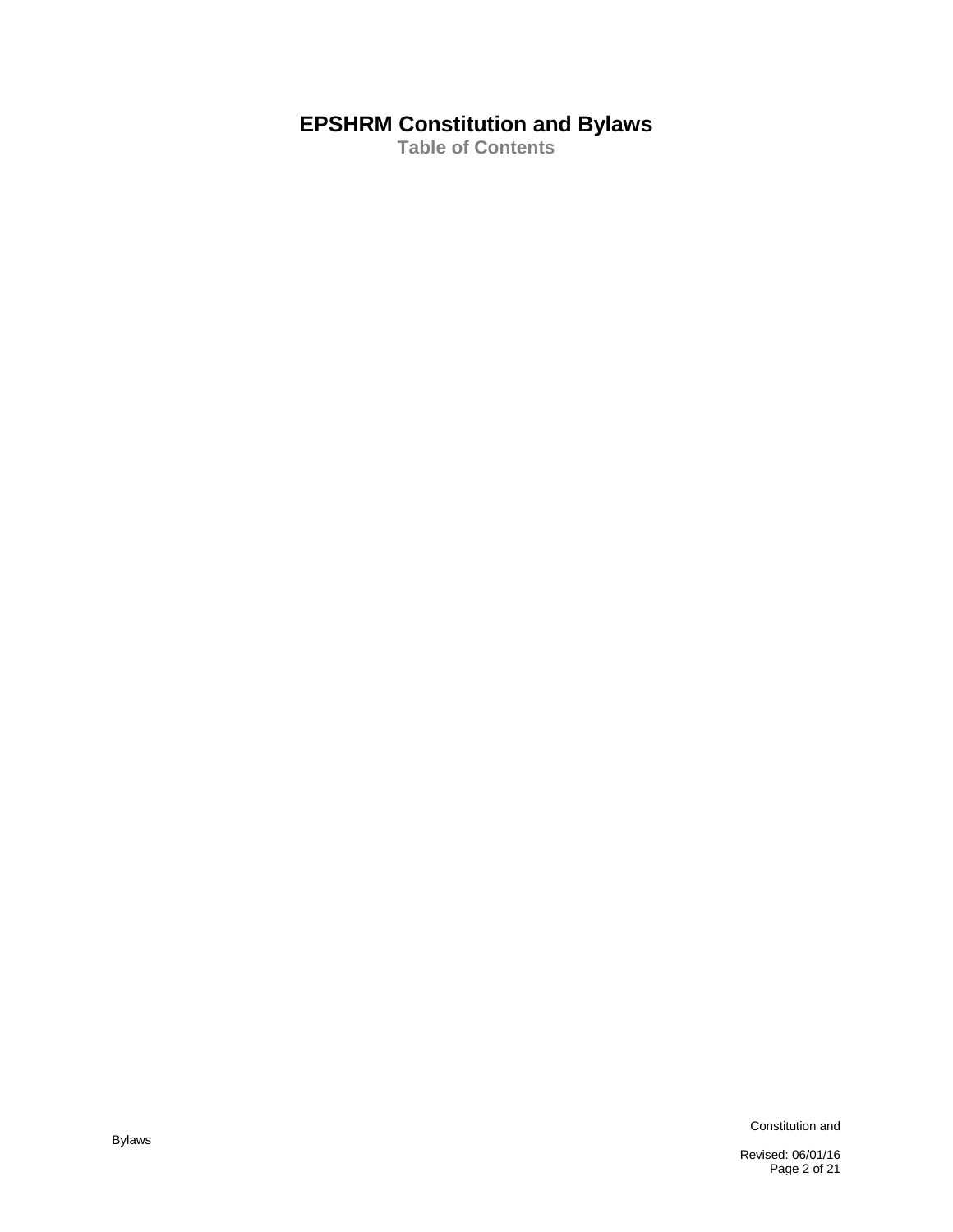| <b>Title</b>                                                                                   | Page                    |
|------------------------------------------------------------------------------------------------|-------------------------|
| <b>Article 1: Name and Affiliation</b>                                                         | 4                       |
| Section 1.1:<br>Name                                                                           | 4                       |
| Section 1.2: Affiliation                                                                       | 4                       |
| Section 1.3: Relationships                                                                     | 4                       |
| <b>Article 2: Purpose</b>                                                                      | 4                       |
| <b>Article 3: Fiscal Year</b>                                                                  | 5                       |
| <b>Article 4: Membership</b>                                                                   | 5                       |
| Section 4.1:<br><b>Qualification for Membership</b>                                            | 5                       |
| Section 4.2:<br>Non-transferability of Membership                                              | 5                       |
| <b>Individual Membership</b><br>Section 4.3:                                                   | 5                       |
| <b>Professional Members</b><br>Section 4.4:                                                    | 5                       |
| <b>Associate Members</b><br>Section 4.5:                                                       | $\,6$<br>6              |
| Section 4.6:<br><b>Student Members</b>                                                         | 6                       |
| Section 4.7:<br>Honorary and Retired Lifetime Members                                          | 6                       |
| Section 4.8:<br><b>Application for Membership</b><br>Section 4.9:                              | 6                       |
| Voting<br>Section 4.10: Dues                                                                   | 6                       |
| Section 4.11: Terms of Membership                                                              | $\overline{7}$          |
| Section 4.12: Membership Cancellation                                                          | $\overline{7}$          |
| Section 4.13: Reinstatement                                                                    | $\overline{7}$          |
| <b>Article 5: Dues, Levies, and Other Expenses</b>                                             | $\overline{\mathbf{7}}$ |
| Section 5.1:<br>Dues                                                                           | $\overline{7}$          |
| Section 5.2:<br>Levies                                                                         | $\overline{7}$          |
| Section 5.3:<br><b>Other Expenses</b>                                                          | 8                       |
| <b>Article 6: Member Meetings</b>                                                              | 8                       |
| Section 6.1:<br><b>Regular Meetings</b>                                                        | 8                       |
| <b>Annual Meetings</b><br>Section 6.2:                                                         | 8                       |
| <b>Special Meetings</b><br>Section 6.3:                                                        | 8                       |
| Notice of Meetings<br>Section 6.4:                                                             | 8                       |
| <b>Executive Board Meetings</b><br>Section 6.5:                                                | 8                       |
| Section 6.6:<br><b>Guest Attendance</b><br><b>Officer Attendance at Meetings</b>               | 8<br>8                  |
| Section 6.7:<br>Section 6.8:<br>Director Attendance at Meetings                                | 9                       |
| Section 6.9:<br>Quorum                                                                         | 9                       |
| <b>Article 7: Executive Board</b>                                                              | 9                       |
| Section 7.1:<br><b>Power and Duties</b>                                                        | 9                       |
| Section 7.2:<br><b>Officers</b>                                                                | 9                       |
| Section 7.3:<br><b>Composition of the Executive Board</b>                                      | 9                       |
| Section 7.4:<br>Voting                                                                         | $\boldsymbol{9}$        |
| Qualifications<br>Section 7.5:                                                                 | $\boldsymbol{9}$        |
| Section 7.6:<br>Election-Term of Office                                                        | $\boldsymbol{9}$        |
| Section 7.7:<br>Vacancies                                                                      | 9                       |
| Section 7.8:<br>Quorum                                                                         | 10                      |
| Section 7.9:<br><b>Executive Board Responsibilities</b><br>Section 7.10: Employment Separation | 10<br>10                |
| Section 7.11: Removal of Officer or Director                                                   | 10                      |
|                                                                                                |                         |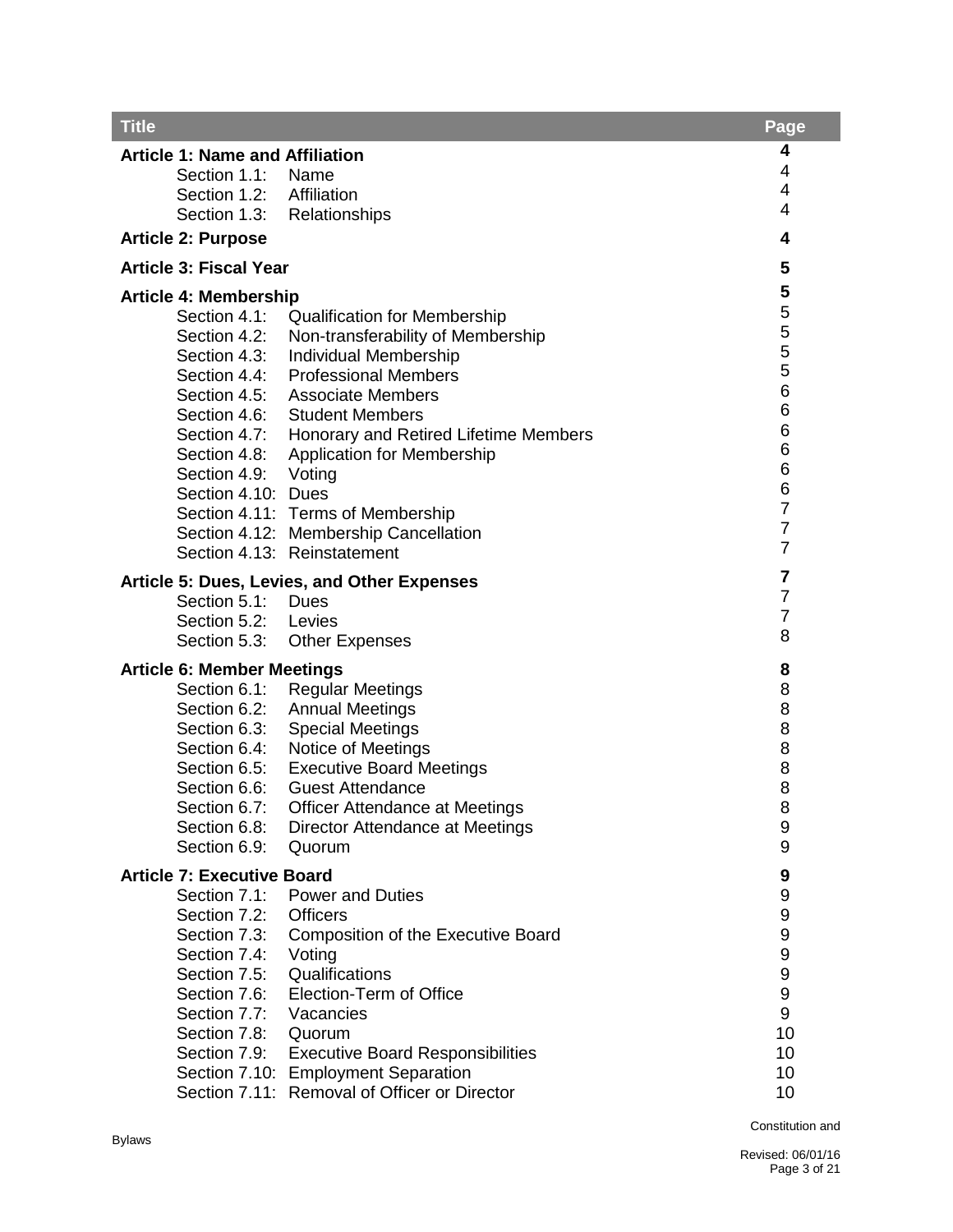| <b>Article 8: Duties and Responsibilities</b> |                                                            | 10              |
|-----------------------------------------------|------------------------------------------------------------|-----------------|
|                                               | Section 8.1: The President                                 | 10              |
|                                               | Section 8.2: The President-Elect                           | 10              |
|                                               | Section 8.3: The Vice President of Programs                | 11              |
|                                               | Section 8.4: The Vice President of Membership              | 11              |
|                                               | Section 8.5: The Treasurer                                 | 11              |
| Section 8.6:                                  | <b>The Secretary</b>                                       | 11              |
| Section 8.7:                                  | Core Leadership Area (CLA) Directors                       | 11              |
| Section 8.8:                                  | Immediate Past President                                   | 11              |
| <b>Article 9: Committees</b>                  |                                                            | 12              |
|                                               | Section 9.1: Committees                                    | 12 <sub>2</sub> |
|                                               | Section 9.2: Committee Organization                        | 12 <sub>2</sub> |
| Section 9.3:                                  | <b>Committee Chairpersons</b>                              | 12 <sup>2</sup> |
|                                               | Section 9.4: Committee Activity                            | 12 <sup>2</sup> |
| Section 9.5:                                  | <b>Nominating Committee</b>                                | 12 <sup>2</sup> |
| <b>Article 10: Statement of Ethics</b>        |                                                            | 12              |
| <b>Article 11: Parliamentary Procedure</b>    |                                                            | 13              |
| <b>Article 12: Amendment of Bylaws</b>        |                                                            | 13              |
| <b>Article 13: Chapter Dissolution</b>        |                                                            | 13              |
|                                               | <b>Article 14: Withdrawal of Affiliated Chapter Status</b> | 13              |
| <b>Article 15: Terms Used</b>                 |                                                            | 14              |
| <b>Ratification/Approval</b>                  |                                                            | 14              |
| <b>SHRM Mission Statement</b>                 |                                                            | 15              |
| <b>SHRM Vision Statement</b>                  |                                                            | 16              |
| <b>SHRM Code of Ethics</b>                    |                                                            | 17              |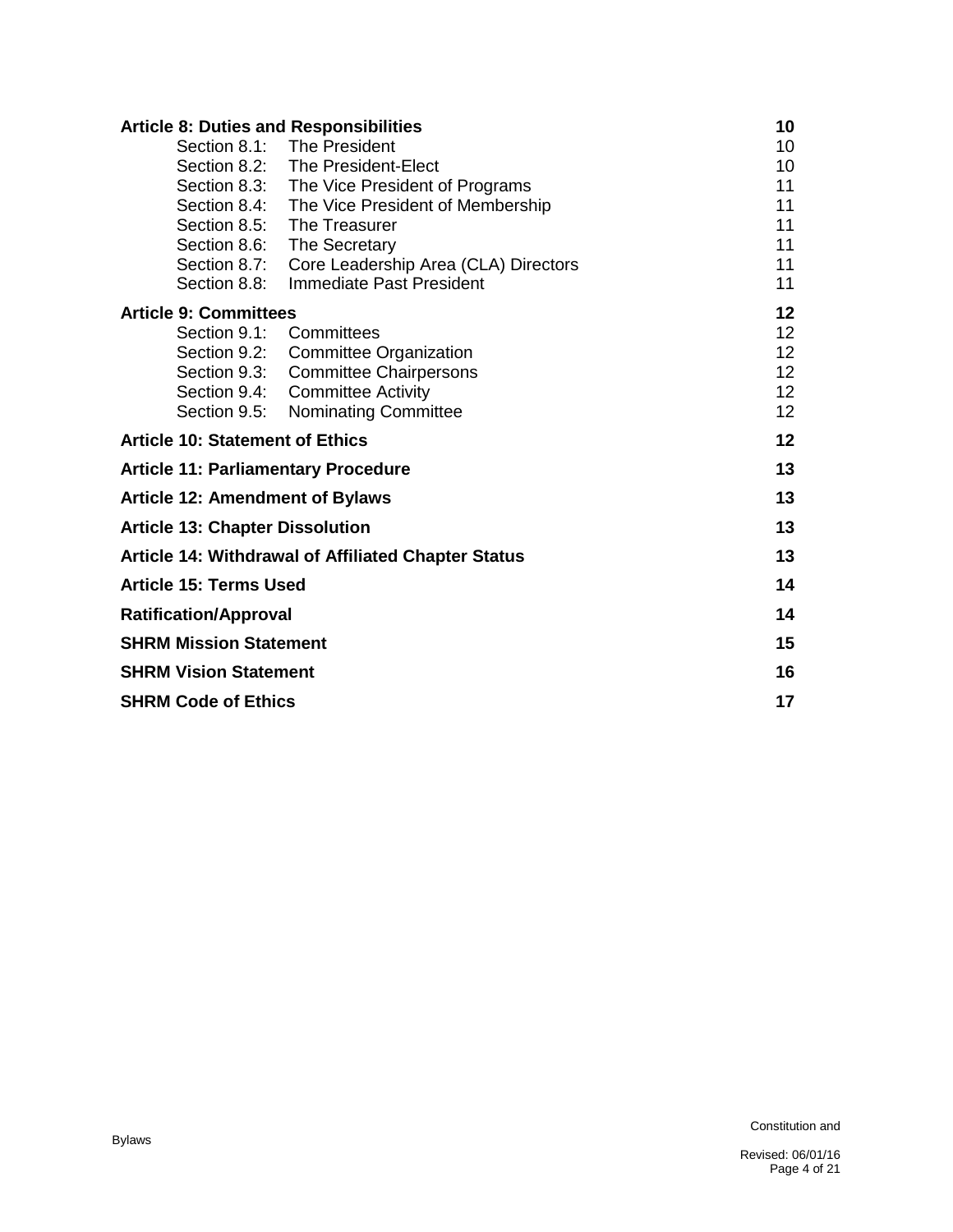# **EPSHRM Constitution and Bylaws**

# **ARTICLE 1**

NAME AND AFFILIATION

### *Section 1.1: Name.*

The name of the Chapter is The El Paso Society for Human Resource Management (herein referred to as the "Chapter" or "EPSHRM"). To avoid potential confusion, the Chapter will refer to itself as **EPSHRM** and not as SHRM or the Society for Human Resource Management.

# *Section 1.2: Affiliation.*

The Chapter is affiliated with the Society for Human Resource Management (herein referred to as "SHRM").

# *Section 1.3: Relationships.*

The Chapter is a separate legal entity from SHRM. It shall not be deemed to be an agency or instrumentality of SHRM or of a State Council, and SHRM shall not be deemed to be an agency or instrumentality of the Chapter. The Chapter shall not hold itself out to the public as an agent of SHRM without express written consent of SHRM. The Chapter shall not contract in the name of SHRM without the express written consent of SHRM.

# **ARTICLE 2**

PURPOSE

The purposes of this Chapter, as a non-profit organization, are:

- to provide a forum for the personal and professional development of our members;
- to provide an opportunity to develop leadership, managerial, public speaking, and group decision-making skills;
- to provide an arena for the development of trust relationships where common problems can be discussed and deliberated;
- to provide an opportunity to focus on current human resource management issues of importance to our members;
- to provide a focus for legislative attention to state and national human resource management issues;
- to provide valuable information gathering and dissemination channels;
- to provide a pool of human resource management leaders for perpetuation of the Chapter and of SHRM;
- to serve as an important vehicle for introducing human resource management professionals to SHRM;
- to serve as a source of new members for SHRM; and
- to serve as part of the two-way channel of communications between SHRM and the individual members.

The Chapter supports the purposes of SHRM, which are to promote the use of sound and ethical human resource management practices in the profession and:

to be a recognized world leader in human resource management;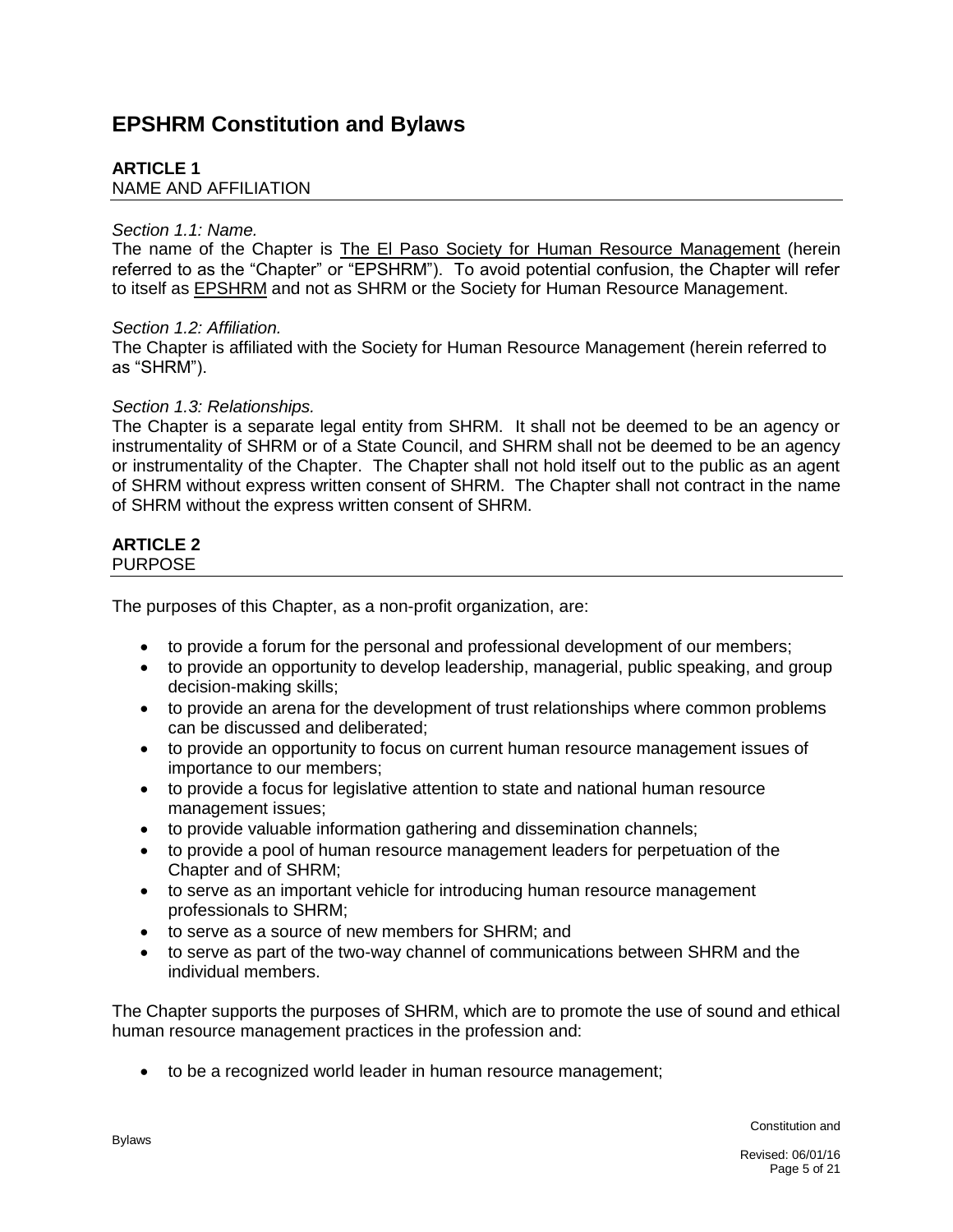- to provide high-quality, dynamic, and responsive programs and service to our customers with interests in human resource management;
- to be the voice of the profession on human resource management issues;
- to facilitate the development and quide the direction of the human resource profession: and
- to establish, monitor, and update standards for the profession.

# **ARTICLE 3**

# FISCAL YEAR

EPSHRM's fiscal year shall mirror the calendar year and run from January 1 through December 31.

# **ARTICLE 4**

MEMBERSHIP

# *Section 4.1: Qualification for Membership.*

The qualifications for membership in EPSHRM shall be as stated in sections 4.3, 4.4, 4.5, 4.6, and 4.7 of this Article. Persons possessing the necessary qualifications may, upon approval of the Vice President of Membership, be admitted to membership in EPSHRM. To achieve the mission of EPSHRM, there shall be no discrimination in individual memberships because of race, religion, gender, age, national origin, disability, veteran's status, sexual orientation, ancestry, genetics, or any other legally protected class.

#### *Section 4.2: Non-transferability of Membership.*

Membership in EPSHRM is neither transferable nor assignable.

#### *Section 4.3: Individual Membership.*

Membership in EPSHRM is held in the individual's name, not an organization with which the member is affiliated.

#### *Section 4.4: Professional Members.*

Professional membership shall be limited to those individuals who are engaged as one or more of the following:

- a. practitioners of human resource management at the exempt level for at least three years;
- b. certified by an HR credentialing agency;
- c. faculty members holding an assistant, associate, or full professor rank in human resource management or any of its specialized functions at an accredited college or university and have at least three years of experience at this level of teaching;
- d. full-time consultants with experience practicing in the field of human resource management; and/or
- e. full-time attorneys with experience in counseling and advising clients on matters relating to the human resource profession.

Professional members may vote and hold office in the Chapter.

*Section 4.5: Associate Members.*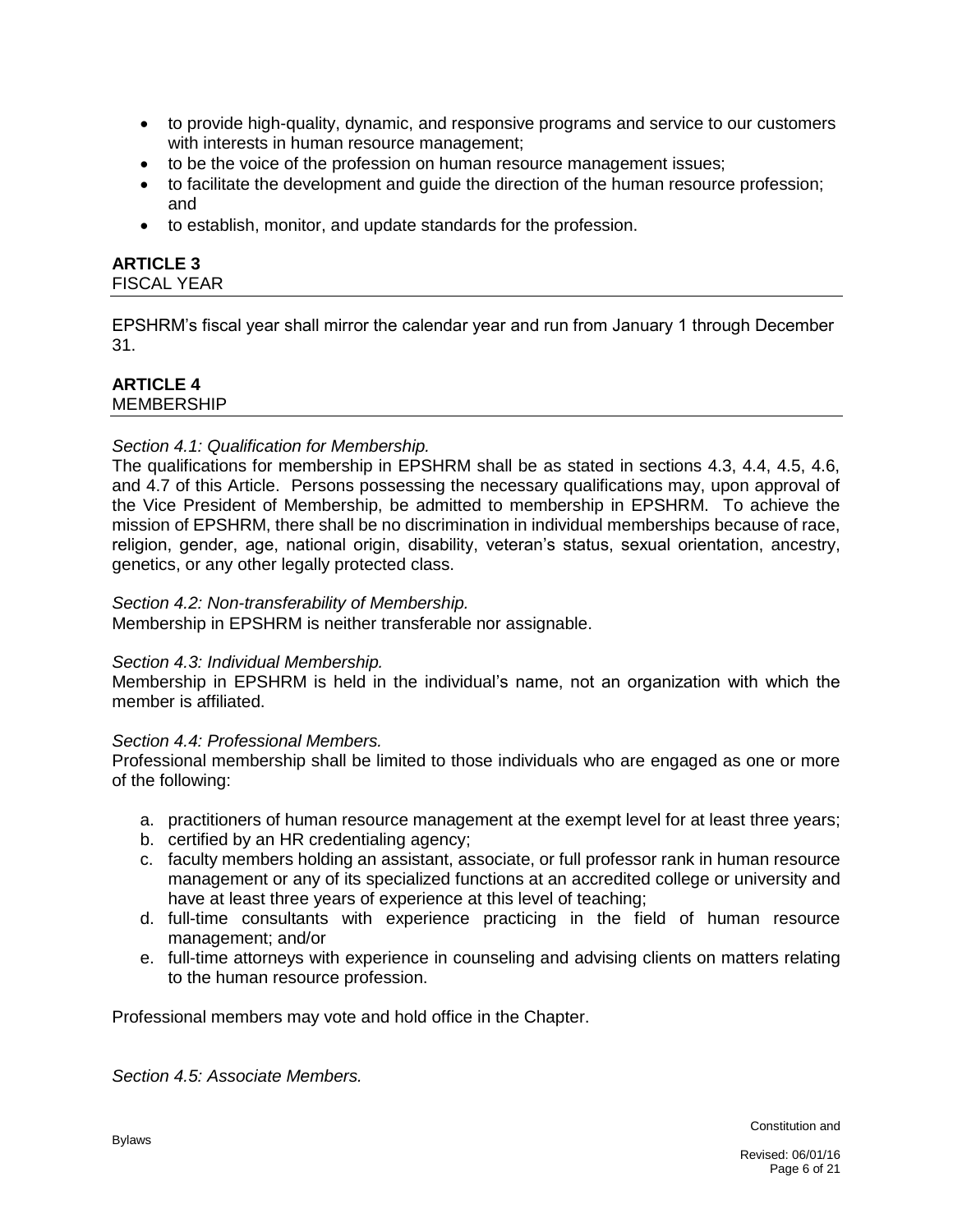Individuals in non-exempt human resource management positions as well as those individuals who do not meet the qualifications of the other classes of membership, but who demonstrate a bona fide interest in human resource management and the mission of EPSHRM.

Associate Members may not vote or hold office in the Chapter.

# *Section 4.6: Student Members.*

Individuals who are:

- a. enrolled either as full-time or part-time students, at freshman standing or higher;
- b. enrolled in the equivalent of at least six (6) credit hours;
- c. enrolled in a four-year or graduate institution and/or a consortium of these or a two-year community college with a matriculation agreement between it and a four-year college or university, which provides for automatic acceptance of the community college students into the four-year college or university;
- d. able to provide verification of a demonstrated emphasis in human resource management subjects, and
- e. able to provide verification of the college or university's human resources or related degree program.

Student Members may not vote or hold office in the Chapter and shall retain student status until the end of their membership year.

# *Section 4.7: Honorary and Retired Lifetime Members.*

Any member in good standing, who has held the office of President for 12 consecutive months, may be awarded by the Executive Board an Honorary Lifetime Membership. This membership is prior to one becoming a Retired Lifetime Membership. Any member in good standing who meets the eligibility requirements as a General Member may, at the time of retirement from active employment, apply for membership as a Retired Lifetime Member. Annual applications must be submitted and approved by the Vice President of Membership. The Vice President of Membership will submit changes to Honorary and Retired Lifetime Membership to the Executive Board for review.

#### *Section 4.8: Application for Membership.*

Application for membership shall be on the Chapter application form. All applications shall be reviewed and approved by the Vice President of Membership. New members shall be afforded full membership rights from the date of application approval by the Vice President of Membership.

#### *Section 4.9: Voting.*

Each Professional, Honorary, or Retired Lifetime member shall have the right to cast one vote on each matter brought before a vote of the membership. Associate and Student members are not eligible to vote. Written votes shall be tallied by the Executive Board.

#### *Section 4.10: Dues.*

Annual membership dues shall be established for the next calendar year by the Executive Board and published to the membership prior to November 1. Annual chapter dues shall be reduced for individuals who are members of both EPSHRM and SHRM. Annual chapter dues shall be waived for Student, Honorary, and Retired Lifetime members.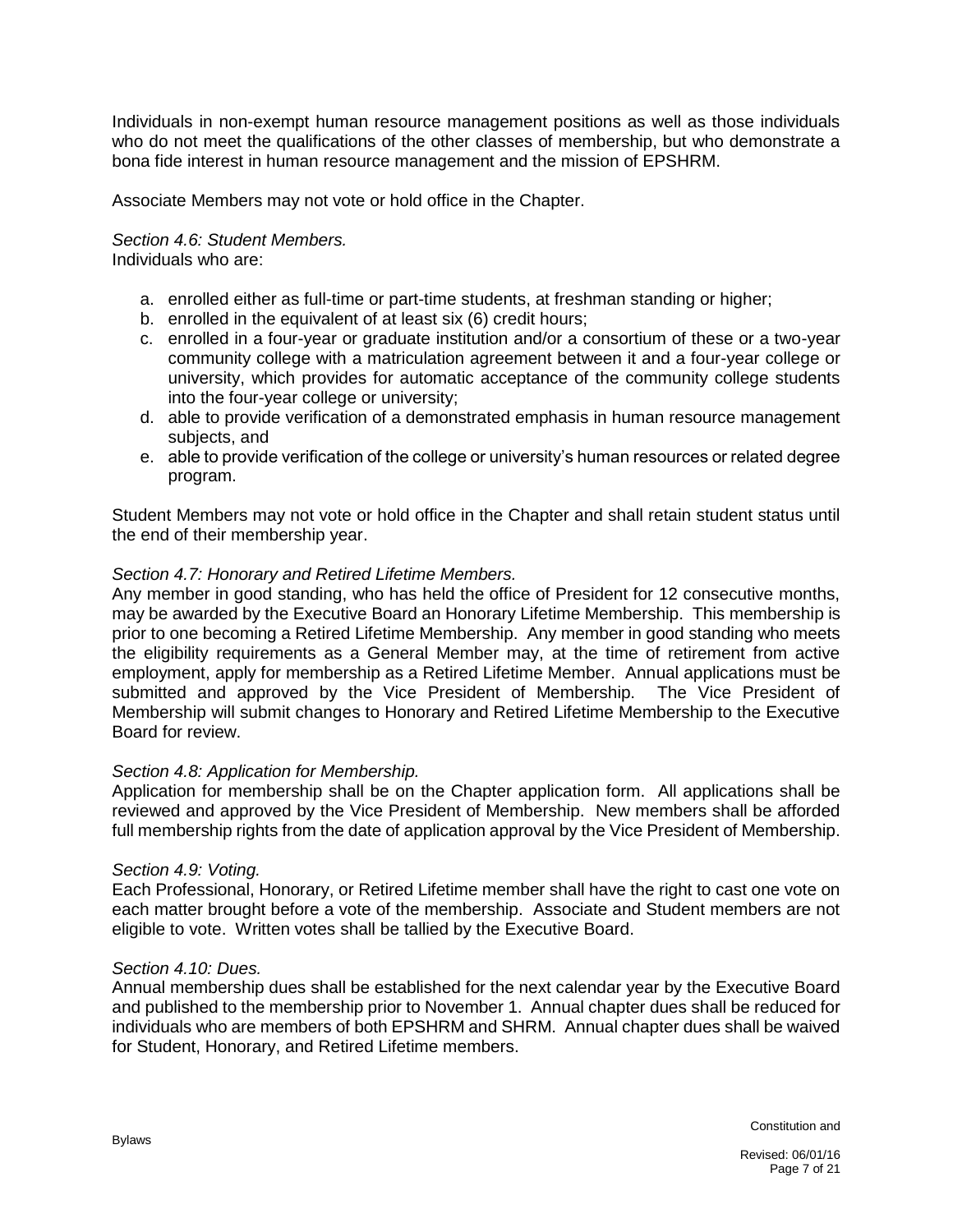#### *Section 4.11: Terms of Membership.*

Each member of EPSHRM shall agree, through application for membership, to the terms and conditions of this Constitution and Bylaws and promote its objectives to the best of his or her ability. Members may not solicit their services to the membership without prior approval of the Executive Board.

### *Section 4.12: Membership Cancellation.*

Members whose dues remain in arrears after thirty (30) days will have their continued membership reviewed and canceled by the Vice President of Membership, unless otherwise approved by the Executive Board. Members who violate the Code of Ethics may have their membership canceled by the Executive Board.

#### *Section 4.13: Reinstatement.*

Any person seeking reinstatement to EPSHRM following membership cancellation and/or membership revocation must receive a majority vote of the Executive Board.

#### **ARTICLE 5** DUES, LEVIES, AND OTHER EXPENSES

# *Section 5.1: Dues.*

- a. Amount The individual member dues shall be established for the next calendar year by the Executive Board and published to the membership prior to November 1. Dues are payable on an annual basis. A Professional or Associate Member shall be considered a member in good standing if membership dues and fee are current.
- b. Collection of Dues The Vice President of Membership shall be responsible for sending annual dues statements to members thirty (30) days prior to expiration. Dues must be received on or before the first membership meeting following anniversary date. No dues or fees are refundable.

#### *Section 5.2: Levies.*

The Chapter recognizes the need to remain progressive by offering educational and networking opportunities to its Officers, Directors, and Chairpersons. EPSHRM may pay the reasonable expense for travel, lodging, and conference fees of a representative of EPSHRM to attend the following meetings and/or conferences, based on chapter finances and the approval of the Executive Board.

- a. Texas State Council Meetings Texas State Council meetings may be attended by the President or another officer if the President cannot attend.
- b. National SHRM Conference The National SHRM conference may be attended by the President or another officer if the President cannot attend.
- c. Texas State Conference/HR Southwest The Texas State SHRM conference (also known as HR Southwest) may be attended by the President or another officer if the President cannot attend.
- d. National SHRM Volunteer Leaders' Summit (formerly known as the SHRM Leadership Conference) – The Volunteer Leaders' Summit may be attended by the President-Elect and Vice President of Programs (President and President-Elect for the upcoming year).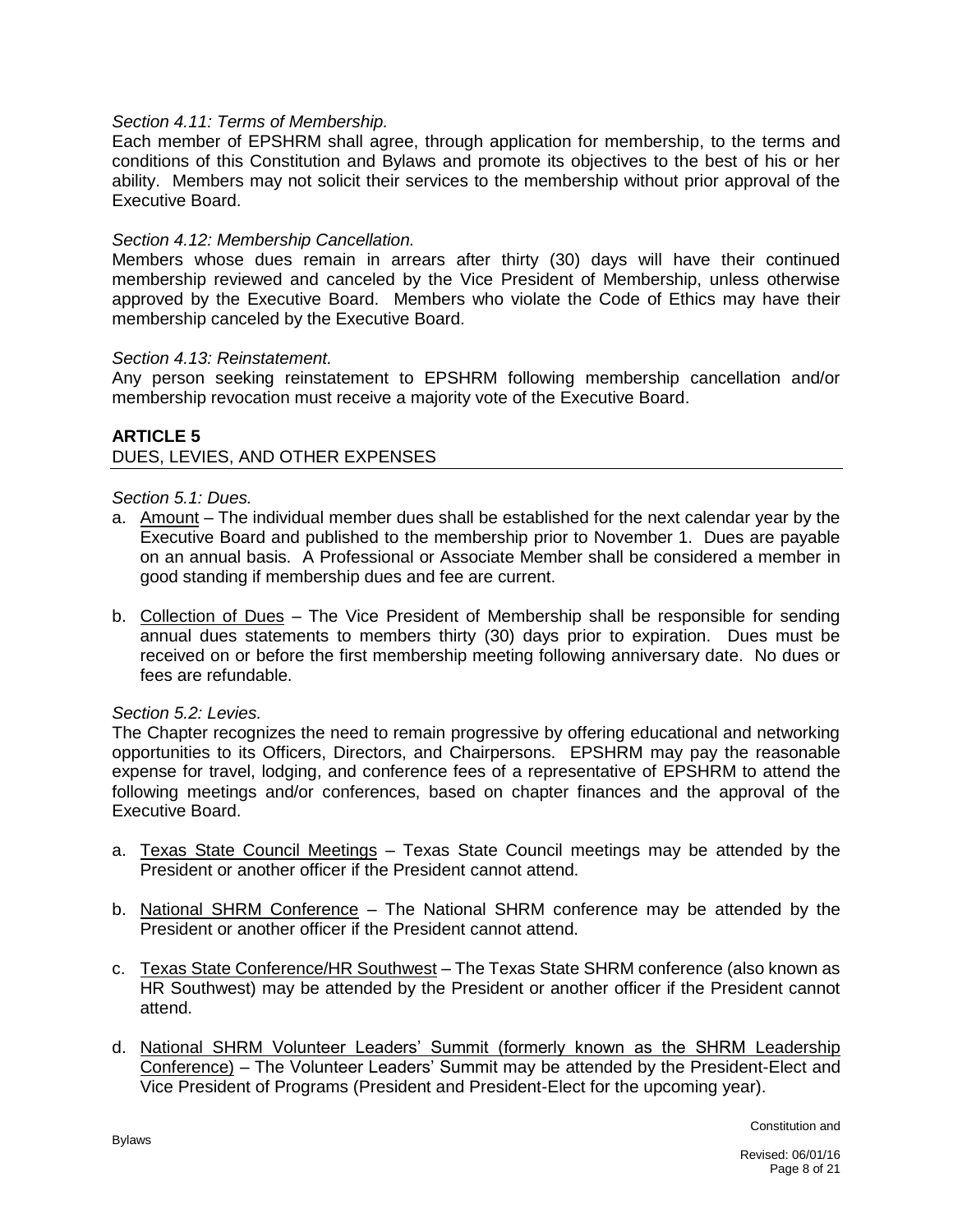e. National SHRM Legislative Conference – The Legislative Conference may be attended by the Legislative Representative, a member of the Executive Board, or another designated representative if the Legislative Representative cannot attend.

#### *Section 5.3: Other Expenses*

Other professional development expenses shall be paid as approved by the Executive Board. Approval of disbursements must be recorded in the minutes of the Executive Board and published to the membership.

#### **ARTICLE 6** MEMBER MEETINGS

#### *Section 6.1: Regular Meetings.*

Regular membership meetings shall be held on the fourth Wednesday of each month or as otherwise determined by the Executive Board. The Executive Board may, with at least one-week prior notice to the membership, change the date or location of any regular meeting.

#### *Section 6.2: Annual Meetings.*

The annual meeting of the members for electing Officers and Directors, and conducting other appropriate business shall be held in September or at such other time as determined by the Executive Board.

#### *Section 6.3: Special Meetings.*

Special membership meetings shall be held on call of the President, the Executive Board, or by members having one-tenth of the votes entitled to be cast at such meetings.

#### *Section 6.4: Notice of Meetings.*

Notice of all meetings shall be given to all members at least two weeks in advance. Notice of regular meetings shall also be given to all members at least one week prior to the meeting.

#### *Section 6.5: Executive Board Meetings.*

The Executive Board shall meet monthly at a time and place designated by the Executive Board. The President may change the date or time of an Executive Board meeting. A special meeting of the Executive Board may be held at any time at the request of the President or a majority of the members of the Executive Board.

#### *Section 6.6: Guest Attendance.*

Members are encouraged to bring guests to meetings but no guest shall be entitled to vote, hold office, or otherwise enjoy membership privileges until such time as membership has been applied for and approved by the Vice President of Membership.

#### *Section 6.7: Officer Attendance at Meetings.*

The officers of EPSHRM are required to attend all regular membership, Executive Board meetings, and Quarterly Strategic Meetings. An officer missing any combination of three regular membership or Executive Board meetings shall report to the Executive Board concerning the absences. The Executive Board will have the option to request the officer's resignation in the event the duties and responsibilities of the office are not being fulfilled.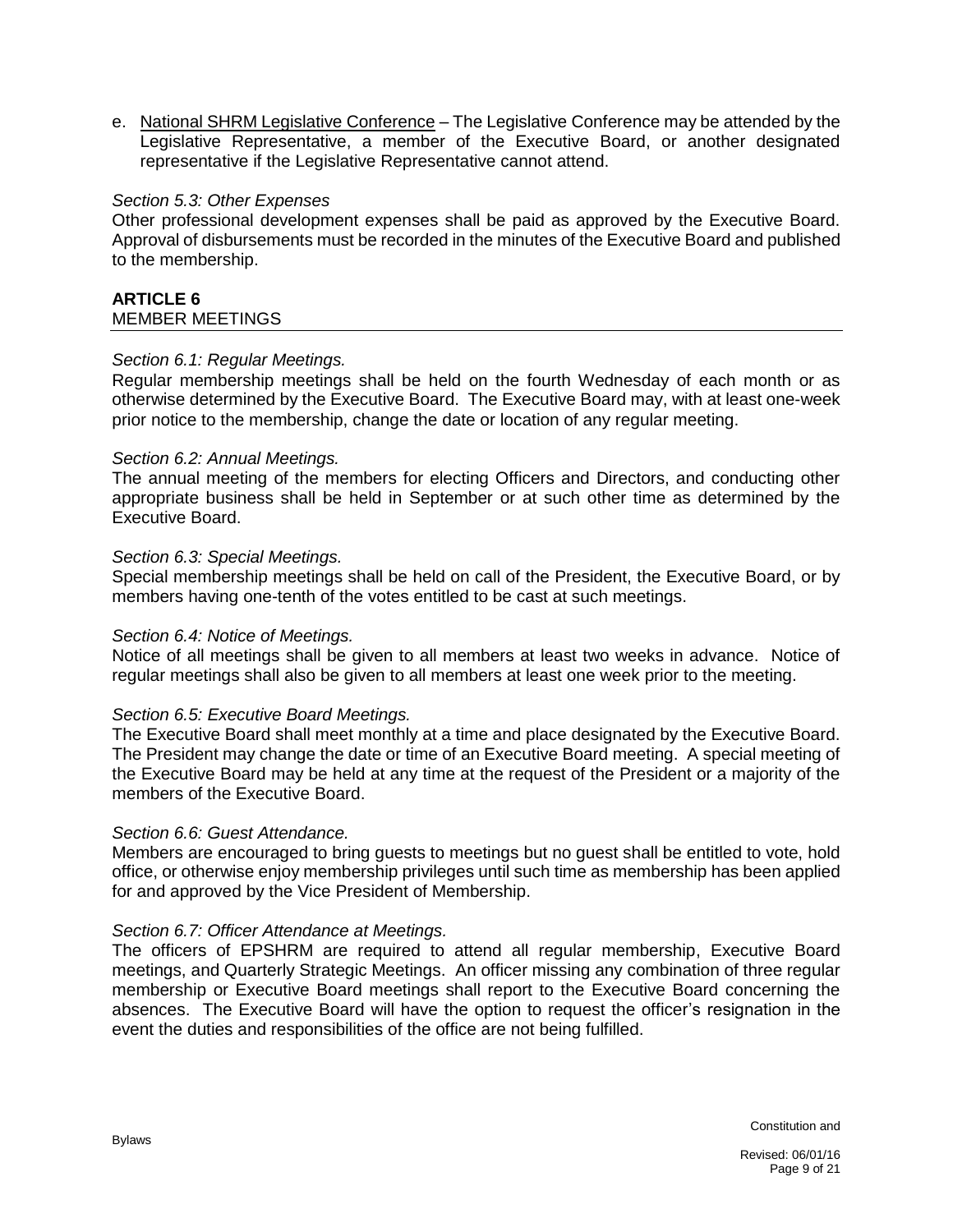#### *Section 6.8: Director Attendance at Meetings.*

The directors of EPSHRM are required to attend all regular membership and Quarterly Strategic Meetings and are encouraged to attend monthly Executive Board meetings where they may present an agenda item or if invited by the President. A director missing any combination of three regular membership or two Quarterly Strategic Meetings shall report to the Executive Board concerning the absences. The Executive Board will have the option to request the director's resignation in the event the duties and responsibilities of the office are not being fulfilled.

#### *Section 6.9: Quorum.*

Ten percent of the voting membership, in good standing, shall constitute a quorum for the transaction of business at any regular membership meeting of the Society.

# **ARTICLE 7** EXECUTIVE BOARD

#### *Section 7.1: Power and Duties.*

The Executive Board (also referred to as the "Board") shall manage and control the property, business, and affairs of the Chapter and in general exercise all powers of the Chapter.

#### *Section 7.2: Officers.*

The following shall be members of the Executive Board and Officers of the Chapter: President, President-Elect, Vice President of Programs, Vice President of Membership, Treasurer, and Secretary.

# *Section 7.3: Composition of the Executive Board.*

Along with the Officers listed in Section 7.2 of this Article, the Executive Board shall include the Core Leadership Area Directors and the Immediate Past President. These shall constitute the governing body of the Chapter. Additional Core Leadership Area Directors shall be nominated by the President and elected by the Executive Board, should new Core Leadership Areas be established by SHRM.

#### *Section 7.4: Voting.*

Only elected officers shall be eligible to vote on matters brought before the Board. CLA Directors are not eligible to vote.

#### *Section 7.5: Qualifications.*

All candidates for the Executive Board must be professional members of the Chapter in good standing at the time of nomination or appointment and for their complete term of office. Per SHRM Bylaws, the President must be a current member in good standing of SHRM throughout the duration of his or her term of office. The Chapter also requires that each Board member be a current member in good standing of SHRM throughout the duration of his or her term of office.

#### *Section 7.6: Election-Term of Office.*

The officers of EPSHRM shall be elected no later than the September General Membership Meeting and shall officially assume their duties after being sworn in during the following January membership meeting for a term not to exceed one year unless otherwise re-elected.

#### *Section 7.7: Vacancies.*

Constitution and In the case of a vacancy in any of the elected offices with the exception of President, President-Elect, and Immediate Past President, the Executive Board shall appoint a member in good standing from among the membership to fill the un-expired term. In the event the Presidency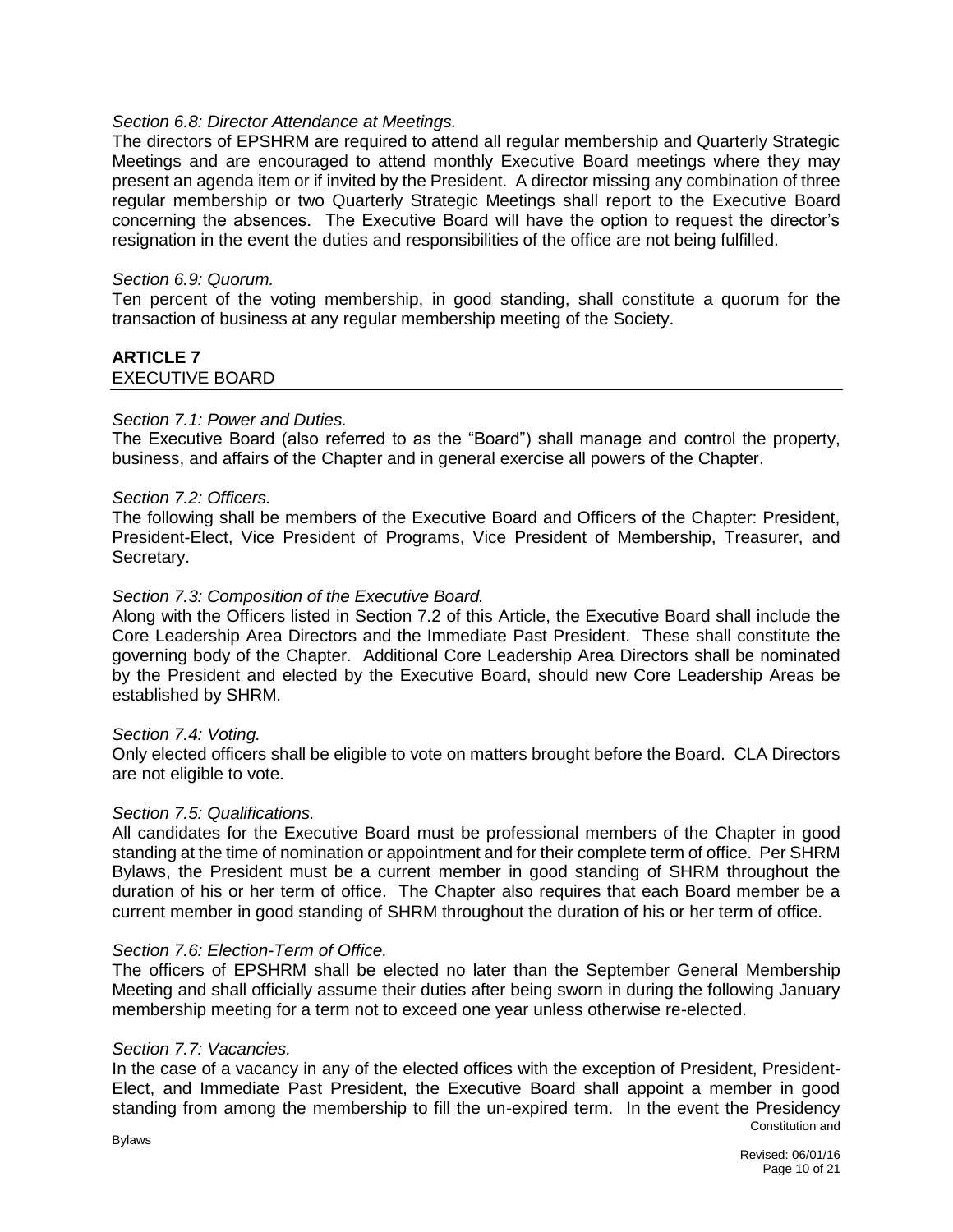becomes vacant, the President-Elect will succeed as President and shall serve the un-expired term of that office. The office of President-Elect may remain vacant for the duration of the unexpired term or the office may be assigned by the President to a current or previous office holder who meets the qualifications as described in Section 7.4 above.

# *Section 7.8: Quorum.*

A simple majority of the officers of the Executive Board shall constitute a quorum for the transaction of business. The act of a majority of the Executive Board present at any meeting at which there is a quorum or by conference call shall be the act of the Governing Body. In addition, the Board may act by unanimous written consent of all voting members.

# *Section 7.9: Executive Board Responsibilities.*

The Executive Board shall transact all business of the Chapter except as prescribed otherwise in these Bylaws or other governing instruments of the Chapter. A Professional member in good standing may request the President to place on the agenda of the next regular Executive Board meeting any action for consideration by the Executive Board.

# *Section 7.10: Employment Separation.*

In the event an Officer or Director is separated from their current position of employment, the Executive Board may, at their discretion, require the incumbent to vacate the position and have the position filled via Section 7.6 of this Article.

# *Section 7.11: Removal of Officer or Director.*

Any Officer or Director may be removed from office, with cause, upon an affirmative vote of twothirds of the Executive Board at a duly constituted Executive Board meeting. The Officer or Director shall be entitled to a due process hearing prior to any termination action being imposed.

# **ARTICLE 8** DUTIES AND RESPONSIBILITIES

The responsibilities of each member of the Executive Board shall be as outlined in the position descriptions maintained by the Secretary and distributed to the Executive Board. The position descriptions are subject to change as deemed necessary by the President and/or the Executive Board.

#### *Section 8.1: The President.*

The President shall preside at the meetings of the members and of the Board. He or she shall direct the Chapter and have charge and supervision of the affairs and business of the Chapter, subject to the ultimate management authority of the Board of Directors. He or she shall maintain liaison and be a current member in good standing of SHRM during his or her entire term of office. The President must have previously served as President-Elect.

#### *Section 8.2: The President-Elect.*

The President-Elect, at the request of the President or in his or her absence or disability, may perform any of the duties of the President. He or she shall have such other powers and perform such other liaison duties as the Board or the President may determine. The President-Elect shall attend the annual SHRM Volunteer Leaders' Summit (formerly known as the SHRM Leadership Conference) as the incoming President. The Chapter requires the President-Elect to be a current member in good standing of SHRM during his or her entire term of office. The President-Elect must have served at least one full term in another office before serving as President-Elect.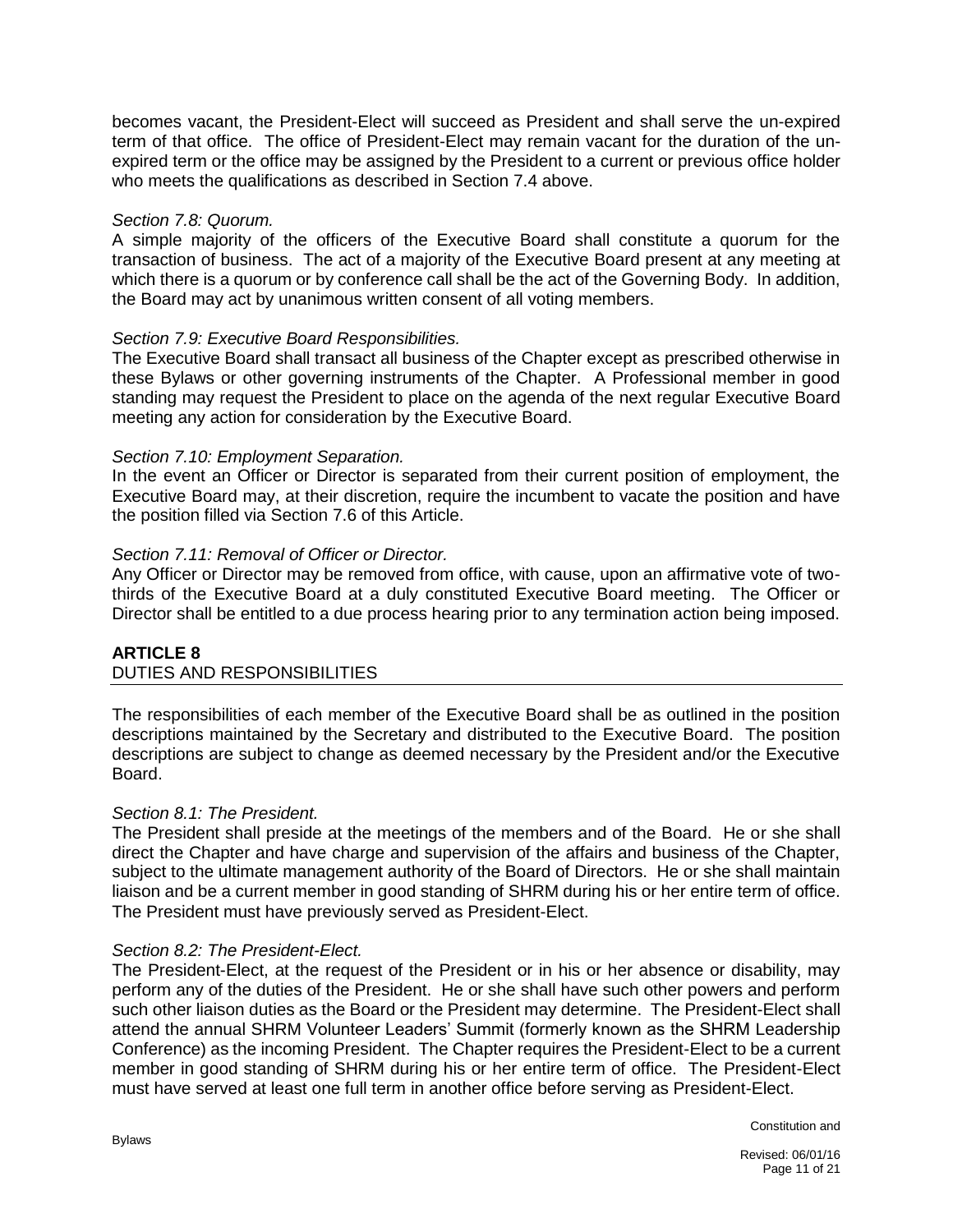# *Section 8.3: The Vice President of Programs.*

The Vice President of Programs shall be responsible for ensuring that a program that provides member development is scheduled for each regular meeting and assume other duties as determined by the Executive Board. This responsibility includes programs conducted at all regular meetings of the members, social functions, and any workshops and/or seminars sponsored by the Chapter as determined by the President and the Executive Board. He/she shall have the authority to appoint sub-committees to plan and implement the activities associated with the program year. The Vice President of Programs shall attend the annual SHRM Volunteer Leaders' Summit (formerly known as the SHRM Leadership Conference) as the incoming President-Elect. The Chapter requires the Vice President of Programs to be a current member in good standing of SHRM during his or her entire term of office.

# *Section 8.4: The Vice President of Membership.*

The Vice President of Membership shall serve as chair of the Membership Committee and as a liaison between the membership and the Executive Board. The Vice President of Membership shall encourage membership growth and SHRM membership growth, shall maintain the official membership roster of the Chapter, shall be responsible for coordination of the membership directory, and assume other duties as determined by the Executive Board. The Chapter requires the Vice President of Membership to be a current member in good standing of SHRM during his or her entire term of office.

# *Section 8.5: The Treasurer.*

The Treasurer shall be responsible for the financial affairs of the Chapter. These responsibilities shall include receiving and depositing all income and disbursing all expenses of the Chapter. The Treasurer shall prepare monthly financial reports for the membership and make arrangements for the annual audit of the books. The Treasurer shall be responsible for billing membership renewals and sponsorships. The Treasurer shall be responsible for implementing the recommendations of the auditor as approved by the Executive Board. The Treasurer shall assume other duties as determined by the Executive Board. The Chapter requires the Treasurer to be a current member in good standing of SHRM during his or her entire term of office.

#### *Section 8.6: The Secretary.*

The Secretary shall be responsible for recording the minutes of all EPSHRM meetings. The Secretary shall assume other duties as determined by the Executive Board. The Chapter requires the Secretary to be a current member in good standing of SHRM during his or her entire term of office.

#### *Section 8.7: Core Leadership Area (CLA) Directors.*

Core Leadership Area Directors shall have such powers and perform such liaison duties as the Board or the President may determine. The responsibility includes awareness sessions and initiatives in the particular CLA as determined by the President and the Executive Board. He/she shall have the authority to appoint sub-committees to plan and implement the activities associated with the CLA for the year. The Chapter requires each CLA Director to be a current member in good standing of SHRM during his or her term of office.

#### *Section 8.8: Immediate Past President.*

The Immediate Past President shall serve as an advisor to the President, and fulfill such duties as requested by the President and/or Executive Board. The Chapter requires the Immediate Past President to be a current member in good standing of SHRM throughout the duration of his or her term of office.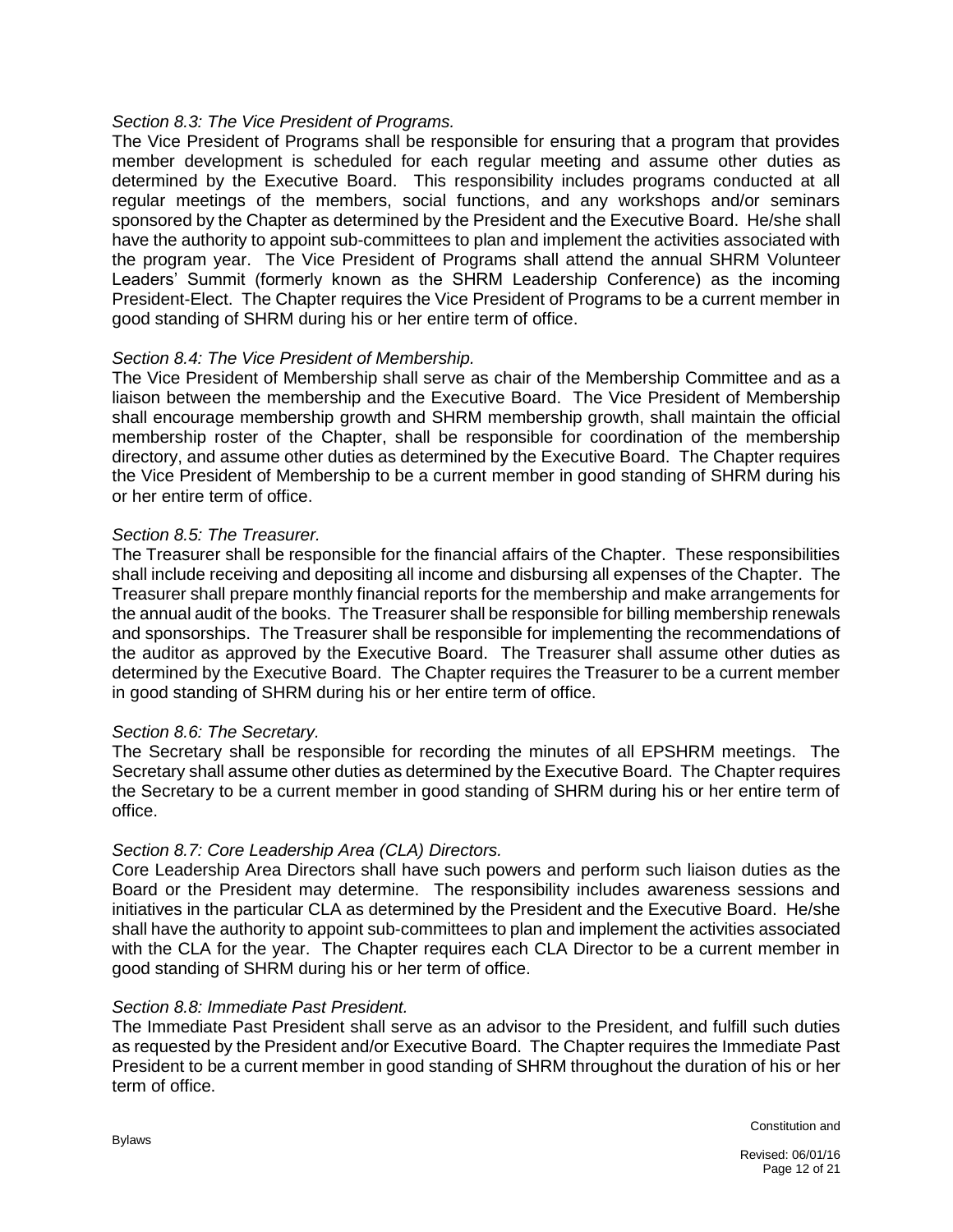### **ARTICLE 9** COMMITTEES

#### *Section 9.1: Committees.*

The establishment of both standing and ad-hoc committees shall be the right of the Executive Board.

#### *Section 9.2: Committee Organization.*

Committees in addition to the Nominating Committee are established by resolution of the Executive Board.

#### *Section 9.3: Committee Chairpersons.*

Appoint of Chairpersons to committees is the sole responsibility of the President. The Chairperson and the President will seek interested members to participate in committee activities. Special Committees or task forces may be organized by the President to meet particular Chapter needs.

#### *Section 9.4: Committee Activity.*

Committees are established to provide the Chapter with special ongoing services, such as Compensation and Benefits, Employment Law and Labor Relations, HR and Workforce Development, Safety and Security, Strategic Planning and Leadership, Student Chapter, Chapter Relations, Public Relations, Resume, and Special Occasions.

#### *Section 9.5: Nominating Committee.*

a. Qualifications

The Nominating Committee shall consist of the Immediate Past-President as chairperson and four Professional Members. The Past President shall recommend the Nominating Committee for the Executive Board's for approval. The four members shall be appointed by the Executive Board for not less than sixty (60) days prior to the August meeting. No more than two of the members of the Nominating Committee shall be Past-Presidents. The members of the Nominating Committee may not serve for two consecutive terms. If a vacancy occurs on the Nominating Committee, the Executive Board shall appoint a member to fill the vacancy. No member of the Nominating Committee shall be nominated for office.

#### b. Duties

The Nominating Committee shall announce in August, by written notice to all members and at the August meeting, their slate of nominees to be voted on at the September meeting. Nominations from the floor will also be accepted at the August meeting and will be added to the ballot for the September meeting. The Nominating Committee shall also be responsible for conducting the elections at the September meeting.

#### **ARTICLE 10** STATEMENT OF ETHICS

The Chapter adopts SHRM's Code of Ethical and Professional Standards in Human Resource Management for members of the Chapter in order to promote and maintain the highest standards among our members. Each member shall honor, respect, and support the purposes of this Chapter and of SHRM.

Constitution and

Revised: 06/01/16 Page 13 of 21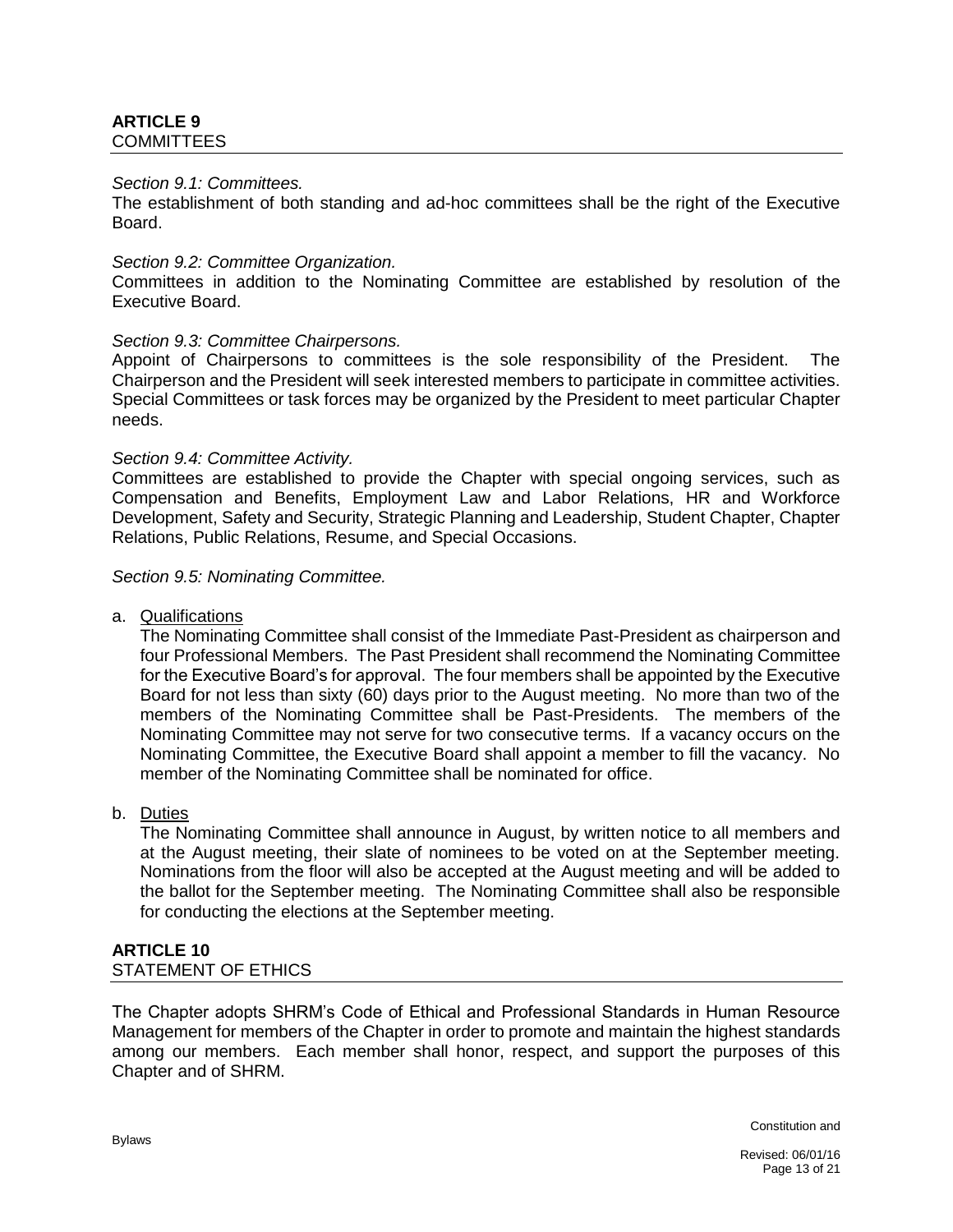The Chapter shall not be represented as advocating or endorsing any issue unless approved by the Executive Board. No member shall actively solicit business from any other member at Chapter meetings without the approval of the Executive Board. (See *Society for Human Resource Management Mission Statement, Vision Statement, and Code of Ethics* on pages 15, 16, and 17 respectively.)

# **ARTICLE 11**

# PARLIAMENTARY PROCEDURE

Meetings of the Chapter shall be governed by the rules contained in Robert's Rules of Order (newly revised) in all cases to which they are applicable and in which they are consistent with the law and the Bylaws of the Chapter.

# **ARTICLE 12**

# AMENDMENT OF BYLAWS

The Bylaws may be amended by a majority vote of the members present at any meeting at which a quorum exists and in which required notice has been met, provided that no such amendment shall be effective unless and until approved by the SHRM President/CEO or his/her designee as being in furtherance of the purposes of SHRM and not in conflict with SHRM bylaws. Any motion to amend the bylaws shall clearly state that it is not effective unless and until approved by the SHRM President/CEO or his/her designee.

# **ARTICLE 13**

# CHAPTER DISSOLUTION

In the event of the chapter's dissolution, the remaining monies in the Treasury, after chapter expenses have been paid, will be contributed to an organization decided upon by the Executive Board at the time of dissolution (e.g. the SHRM Foundation, a local student chapter, the State Council, an HR degree program, or other such organization or charity with purposes consistent with those of the Chapter).

# **ARTICLE 14**

# WITHDRAWAL OF AFFILIATED CHAPTER STATUS

Affiliated chapter status may be withdrawn by the President/CEO of SHRM or his or her designee as a representative of the SHRM Board of Directors upon finding that the activities of the Chapter are inconsistent with or contrary to the best interests of SHRM. Prior to withdrawal of such status, the Chapter shall have an opportunity to review a written statement of the reasons for such proposed withdrawal and an opportunity to provide the SHRM Board of Directors with a written response to such a proposal within a thirty (30) day period. In addition, when the Chapter fails to maintain the required affiliation standards as set forth by the SHRM Board of Directors, it is subject to immediate disaffiliation by SHRM. After withdrawal of Chapter status, the SHRM Board of Directors may cause a new Chapter to be created, or, with the consent of the President/CEO of SHRM and the consent of the body which has had Chapter status withdrawn, may re-confer Chapter status upon such body.

# **ARTICLE 15**

TERMS USED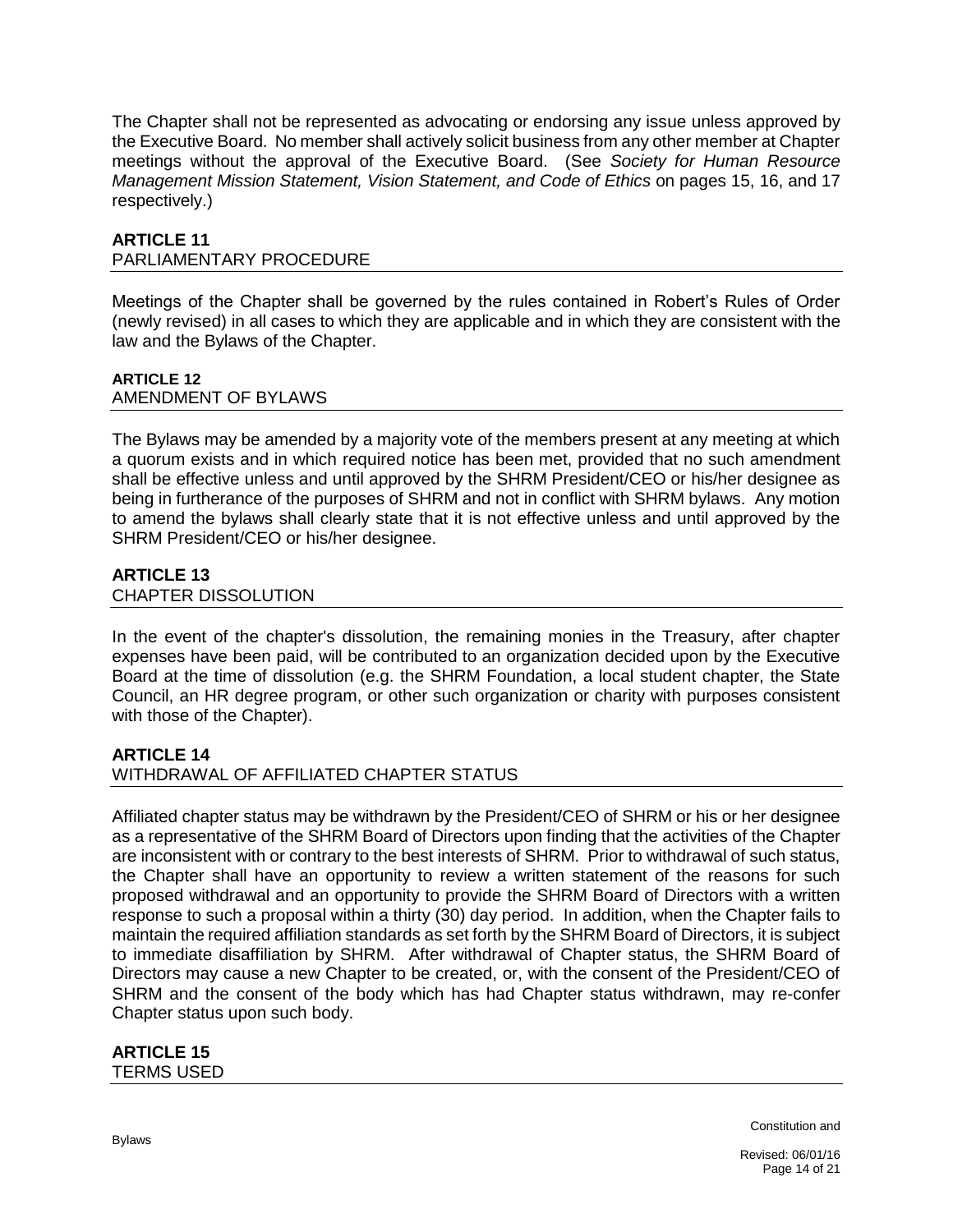As used in these Bylaws, feminine or neuter pronouns shall be substituted for those of the masculine form, and the plurals shall be substituted for the singular number in any place where the context may require such substitution or substitutions.

Ratified by the Membership of Chapter and signed by:

| melissa a. Laibinis | $7 - 27 - 16$ |
|---------------------|---------------|

Approved by:

|  | $\sim$ $\sim$ $\sim$ |
|--|----------------------|
|  |                      |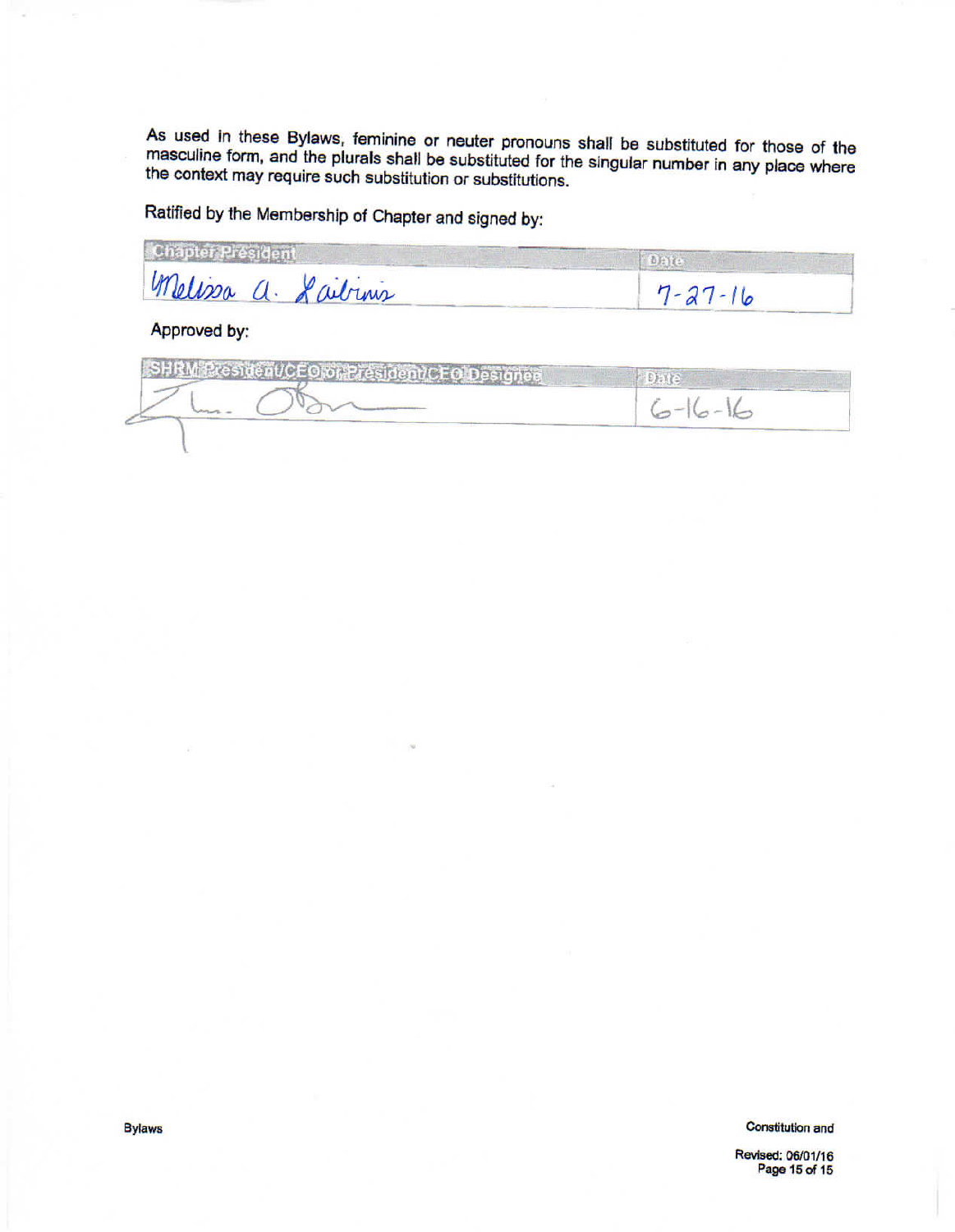

# **SOCIETY FOR HUMAN RESOURCE MANAGEMENT Mission (Why We Exist)**

SHRM is a globally recognized HR professional society that exists to develop and serve the HR professional, and advance and lead the HR profession. SHRM provides education, thought leadership, certification, community and advocacy to enhance the practice of human resource management and the effectiveness of HR professionals in the organizations and communities they serve.

Constitution and

Revised: 06/01/16 Page 16 of 21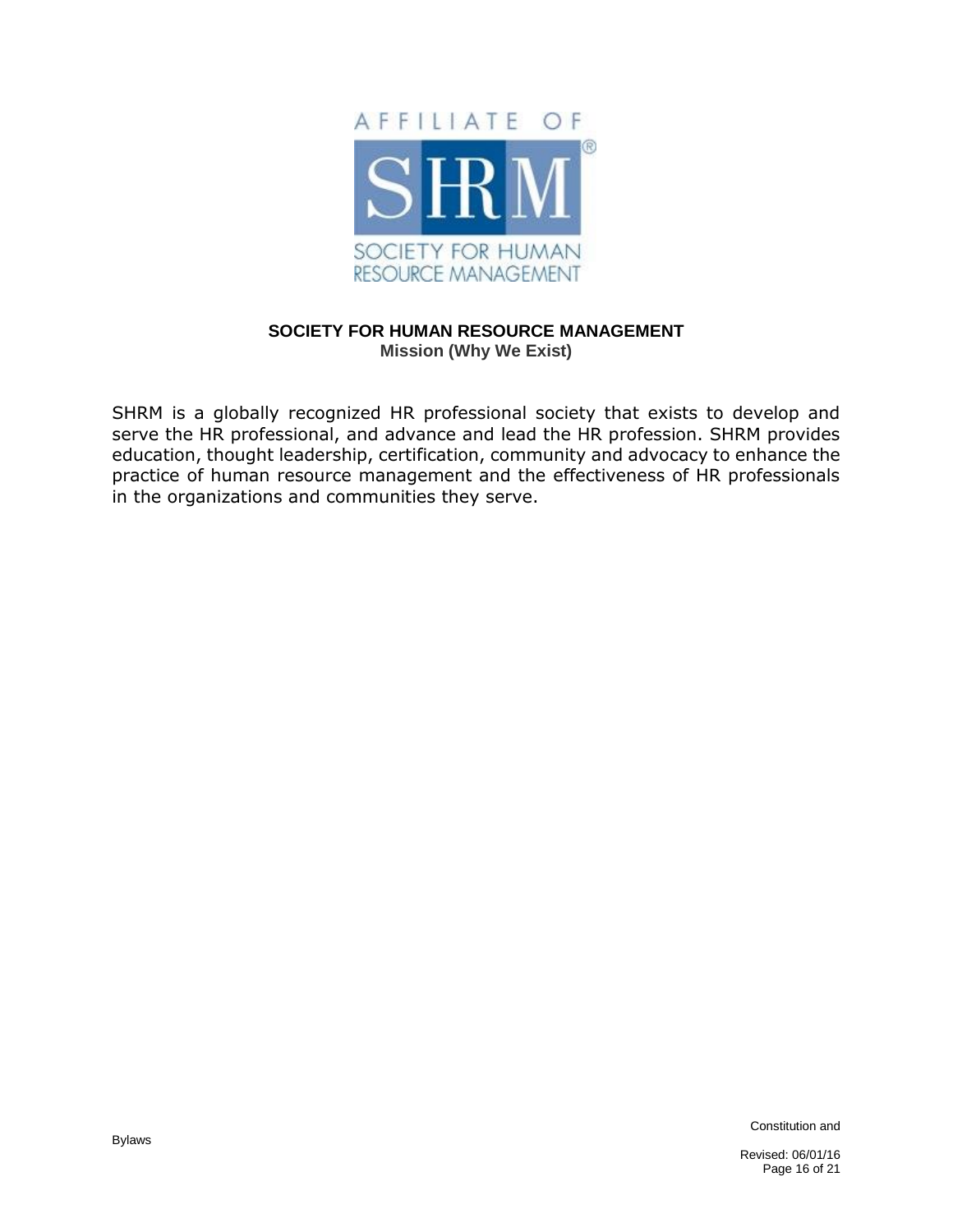

# **SOCIETY FOR HUMAN RESOURCE MANAGEMENT Vision (What We Want to Be)**

SHRM is a preeminent and globally recognized authority whose leadership, perspective, resources and expertise are sought and utilized to address the most pressing, current and emerging human resource management issues.

Constitution and

Revised: 06/01/16 Page 17 of 21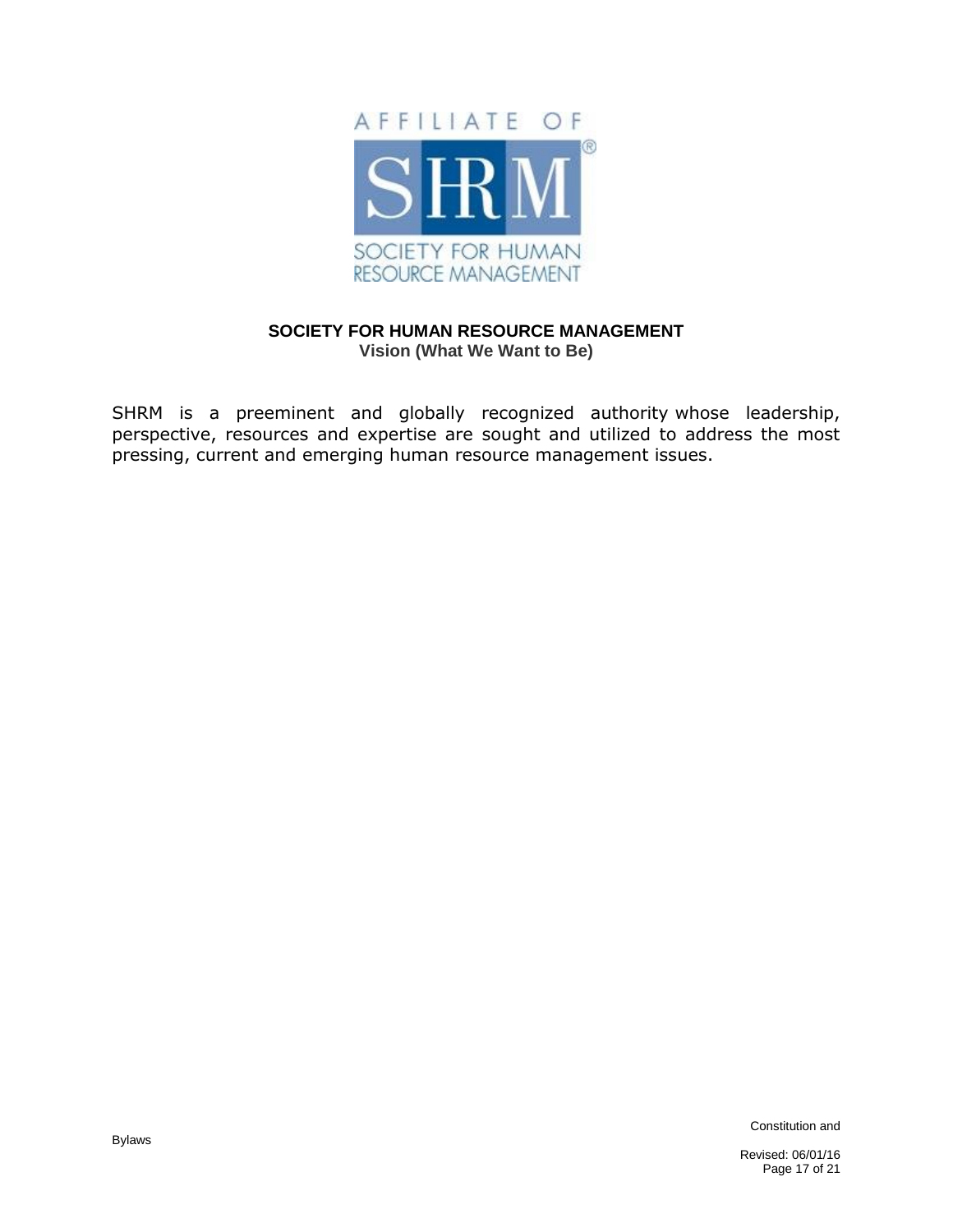

# **SOCIETY FOR HUMAN RESOURCE MANAGEMENT Code of Ethics**

#### **CODE PROVISIONS**  \*\*\*\*\*\*\*\*\*\*\*\*\*\*\*\*\*\*\*\*\*\*\*\*\*\*\*\*\*\*\*\*\*\*\*\*\*\*\*\*\*\*\*\*\*\*\*\*\*\*

# **PROFESSIONAL RESPONSIBILITY**

# **Core Principle**

As HR professionals, we are responsible for adding value to the organizations we serve and contributing to the ethical success of those organizations. We accept professional responsibility for our individual decisions and actions. We are also advocates for the profession by engaging in activities that enhance its credibility and value.

#### **Intent**

- To build respect, credibility and strategic importance for the HR profession within our organizations, the business community, and the communities in which we work.
- To assist the organizations we serve in achieving their objectives and goals.
- To inform and educate current and future practitioners, the organizations we serve, and the general public about principles and practices that help the profession.
- To positively influence workplace and recruitment practices.
- To encourage professional decision-making and responsibility.
- To encourage social responsibility.

#### **Guidelines**

- 1. Adhere to the highest standards of ethical and professional behavior.
- 2. Measure the effectiveness of HR in contributing to or achieving organizational goals.
- 3. Comply with the law.
- 4. Work consistent with the values of the profession.
- 5. Strive to achieve the highest levels of service, performance and social responsibility.
- 6. Advocate for the appropriate use and appreciation of human beings as employees.
- 7. Advocate openly and within the established forums for debate in order to influence decision-making and results.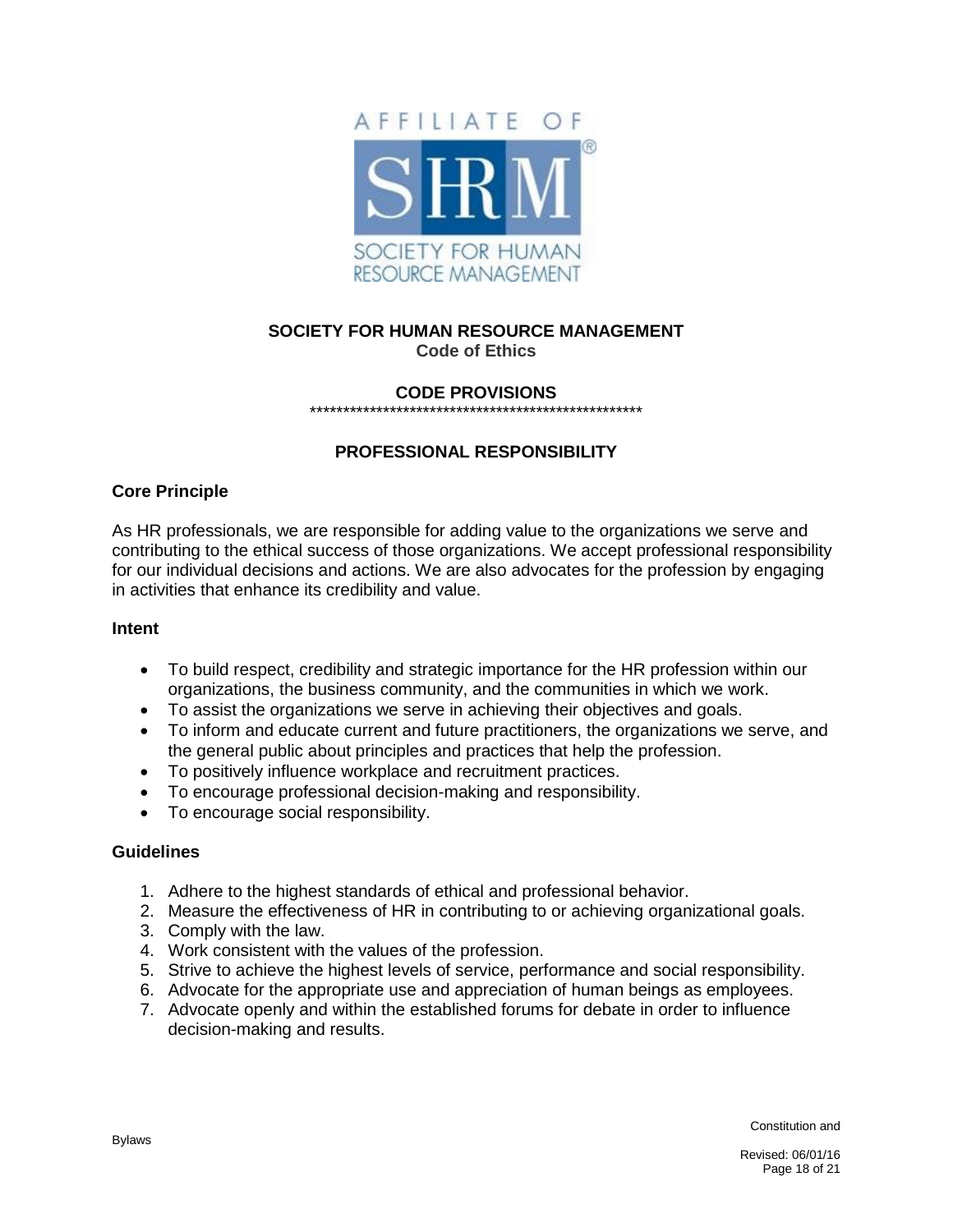# **PROFESSIONAL DEVELOPMENT**

# **Core Principle**

As professionals we must strive to meet the highest standards of competence and commit to strengthen our competencies on a continuous basis.

### **Intent**

- 1. To expand our knowledge of human resource management to further our understanding of how our organizations function.
- 2. To advance our understanding of how organizations work ("the business of the business").

# **Guidelines**

- 1. Pursue formal academic opportunities.
- 2. Commit to continuous learning, skills development and application of new knowledge related to both human resource management and the organizations we serve.
- 3. Contribute to the body of knowledge, the evolution of the profession and the growth of individuals through teaching, research and dissemination of knowledge.
- 4. Pursue certification where available, or comparable measures of competencies and knowledge.

# **ETHICAL LEADERSHIP**

# **Core Principle**

HR professionals are expected to exhibit individual leadership as a role model for maintaining the highest standards of ethical conduct.

#### **Intent**

- To set the standard and be an example for others.
- To earn individual respect and increase our credibility with those we serve.

# **Guidelines**

- 1. Be ethical; act ethically in every professional interaction.
- 2. Question pending individual and group actions when necessary to ensure that decisions are ethical and are implemented in an ethical manner.
- 3. Seek expert guidance if ever in doubt about the ethical propriety of a situation.
- 4. Through teaching and mentoring, champion the development of others as ethical leaders in the profession and in organizations.

# **FAIRNESS AND JUSTICE**

# **Core Principle**

As human resource professionals, we are ethically responsible for promoting and fostering fairness and justice for all employees and their organizations.

Constitution and

Bylaws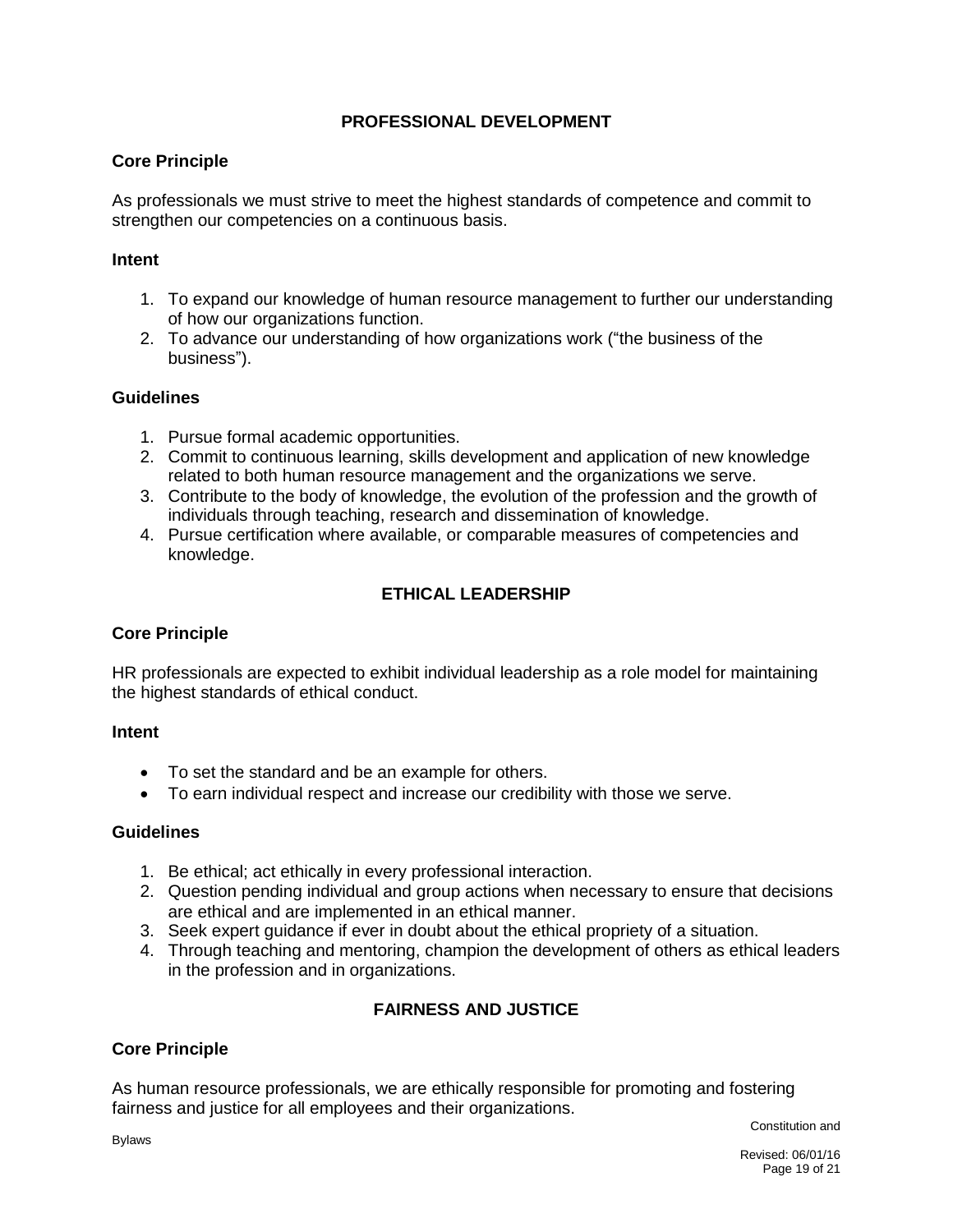# **Intent**

To create and sustain an environment that encourages all individuals and the organization to reach their fullest potential in a positive and productive manner.

# **Guidelines**

- 1. Respect the uniqueness and intrinsic worth of every individual.
- 2. Treat people with dignity, respect and compassion to foster a trusting work environment free of harassment, intimidation, and unlawful discrimination.
- 3. Ensure that everyone has the opportunity to develop their skills and new competencies.
- 4. Assure an environment of inclusiveness and a commitment to diversity in the organizations we serve.
- 5. Develop, administer and advocate policies and procedures that foster fair, consistent and equitable treatment for all.
- 6. Regardless of personal interests, support decisions made by our organizations that are both ethical and legal.
- 7. Act in a responsible manner and practice sound management in the country(ies) in which the organizations we serve operate.

# **CONFLICTS OF INTEREST**

# **Core Principle**

As HR professionals, we must maintain a high level of trust with our stakeholders. We must protect the interests of our stakeholders as well as our professional integrity and should not engage in activities that create actual, apparent, or potential conflicts of interest.

#### **Intent**

To avoid activities that are in conflict or may appear to be in conflict with any of the provisions of this Code of Ethical and Professional Standards in Human Resource Management or with one's responsibilities and duties as a member of the human resource profession and/or as an employee of any organization.

#### **Guidelines**

- 1. Adhere to and advocate the use of published policies on conflicts of interest within your organization.
- 2. Refrain from using your position for personal, material or financial gain or the appearance of such.
- 3. Refrain from giving or seeking preferential treatment in the human resources processes.
- 4. Prioritize your obligations to identify conflicts of interest or the appearance thereof; when conflicts arise, disclose them to relevant stakeholders.